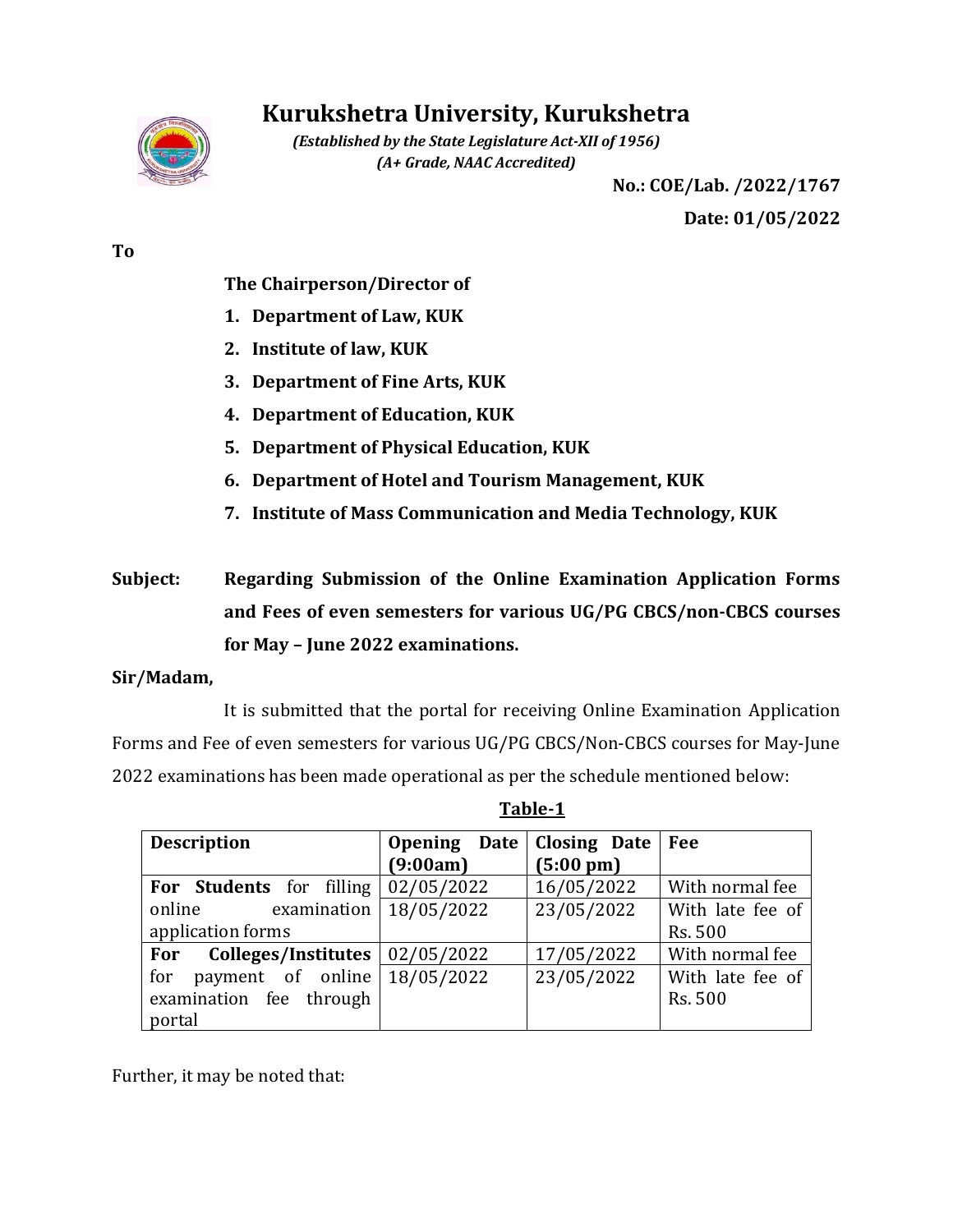- 1. The online examination portal [\(https://examforms.kuk.ac.in/KukHome/Index.aspx\)](https://examforms.kuk.ac.in/KukHome/Index.aspx) has been made operational for obtaining online examination forms and fee for  $2<sup>nd</sup>$ ,  $4<sup>th</sup>$ , 6th, 8th and 10th semester (Full papers/ Reappear/ Improvement/ Additional). Those Departments who have already submitted the examination forms for  $4<sup>th</sup>$ ,  $6<sup>th</sup>$ ,  $8<sup>th</sup>$  and 10<sup>th</sup> semesters of their students for the examinations commencing w.e.f. 17/05/2022; shall submit the examination forms for  $2<sup>nd</sup>$  semester (Reappear/ Improvement/ Additional ) only in the above mentioned schedule at Table-1.
- 2. The examination forms for  $2<sup>nd</sup>$  semester Full papers only shall be received through the IUMS portal later.
- 3. Earlier the passed out students (Ex-Students) who wished to appear in Reappear/Improvement/Additional categories were being dealt by the university directly. **Now, all the passed out students including the Special Mercy Chance Students (Reappear/Improvement/Additional) shall be routed to the university via their respective last attended college/department/institute of the said course. (Detailed notification enclosed).** Therefore, it shall be the responsibility of the concerned Department/Institute to incorporate their all passed out students and submit the examination forms and fee through the Online Examination Portal.
- 4. All such students (Ex-students/Mercy Chance Students) shall now apply through the online mode and submit their Online Examination Forms with an initial fee as visible on the Examination Portal to their respective last attended Departments/Institute through the Online Examination Portal. After checking the eligibility of the students, the deficit/ balance fee, if any, shall be updated/ raised by the university and shall be displayed in the Students' login as well as in the department Login.
- 5. After the generation of the Deficit/Balance fee by the university, it shall be the duty of the concerned Department to collect the Deficit/Balance fee from the concerned student and pay the same to the university through the Online Examination Portal. **Please note that the Deficit/ Balance Fee shall be received by the university through the online mode through the portal only. Therefore, all the above departments are requested to timely make the arrangements of the Net Banking Kits to avoid the 11th hour chaos.**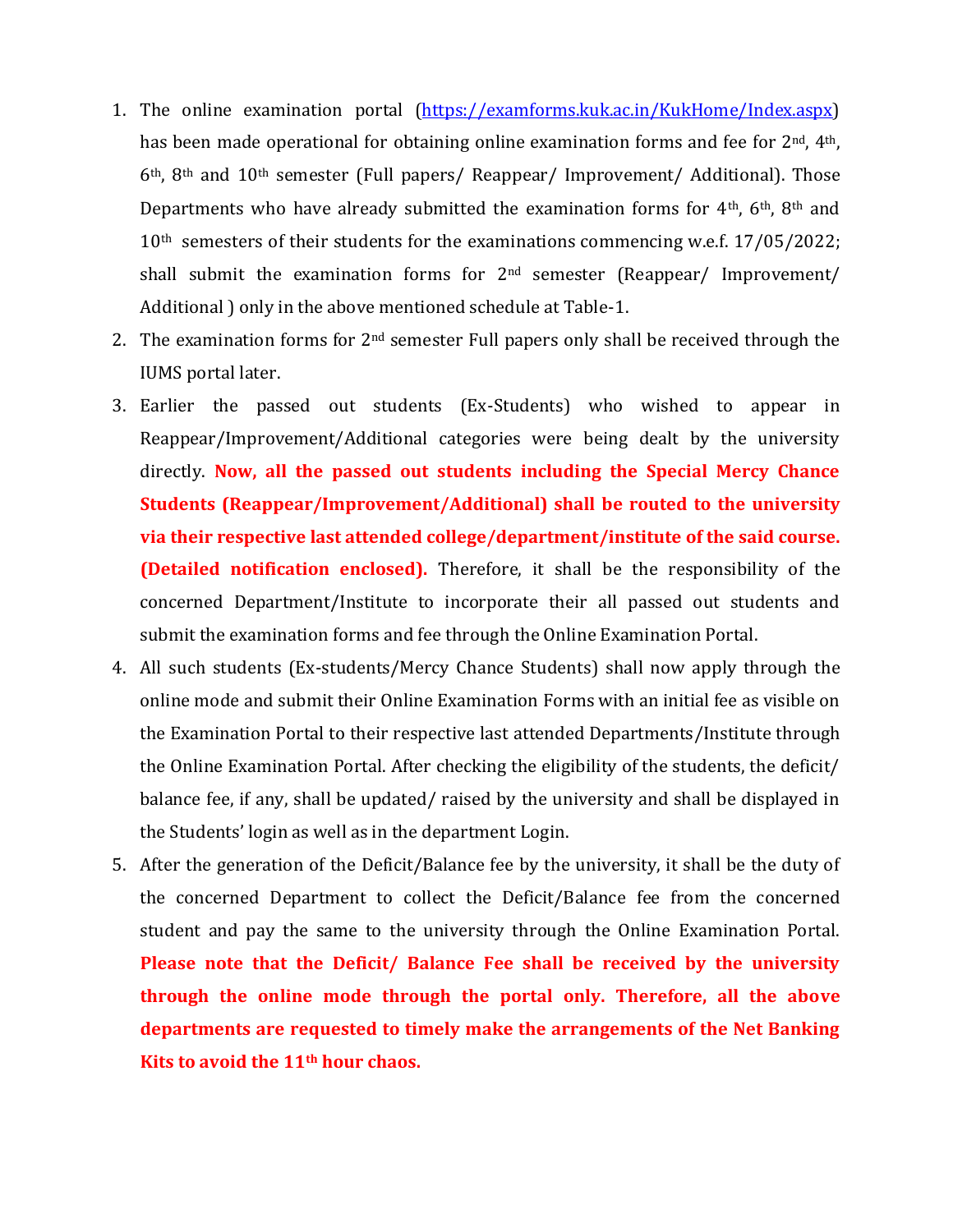- 6. Please note that the Admit Cards-cum-Roll Numbers of such students will not be issued whose Deficit/Balance fee has been generated by the university and is unpaid by the concerned department.
- 7. The Deficit/Balance fee (as generated by the university) shall be paid by the respective departments through the Online Examination Portal only to the University. After realizing the complete Examination Fee by the university, the Admit cards-cum-Roll Numbers shall be made available in the **Generate NOC section** of the College Login. After the issuance of NOC by the concerned department, the Admit Cards-cum-Roll Numbers will be made available in the Students' as well as the College Login.

**Please note: NO other mode of the payment of the Deficit/Balance Fee (except through the Online Examination Portal) shall be entertained by the university in any case. Therefore, all the above departments are requested to timely make the arrangements of the Net Banking Kits to avoid the 11th hour chaos.** 

- 8. The departments shall be able to pay the Deficit/Balance fee through the link **Exam Fees --> Submit Deficit Fees.**
- 9. Departments/Institutes shall have to mandatorily submit a hard copy of the list of Full papers/ Reappear/ Improvement/ Additional approved students who have filled the online examination form for even semesters for the session May-June 2022 in the specified format placed below at **Annexure –A** duly signed by the Chairperson/Director immediately to the Computer Lab. as and when the work of the online filling of the forms get completed for a class; after which Departments/Institutes shall be able to generate and download forms 176, 177 and 178 which is available on their portal.

Please note that the list of the approved Students in the specified format (Annexure-A) shall be received by the Computer Lab., schedule wise as mentioned in the Table-1 above.

**Furthermore, the hard copy/.pdf of the online examination forms as submitted by the students to their respective departments/institutes along with the FEE RECEIPT of the examination fee shall be mandatorily submitted by the department/institutes to the Result Branches schedule wise as mentioned in the Table-1 above.**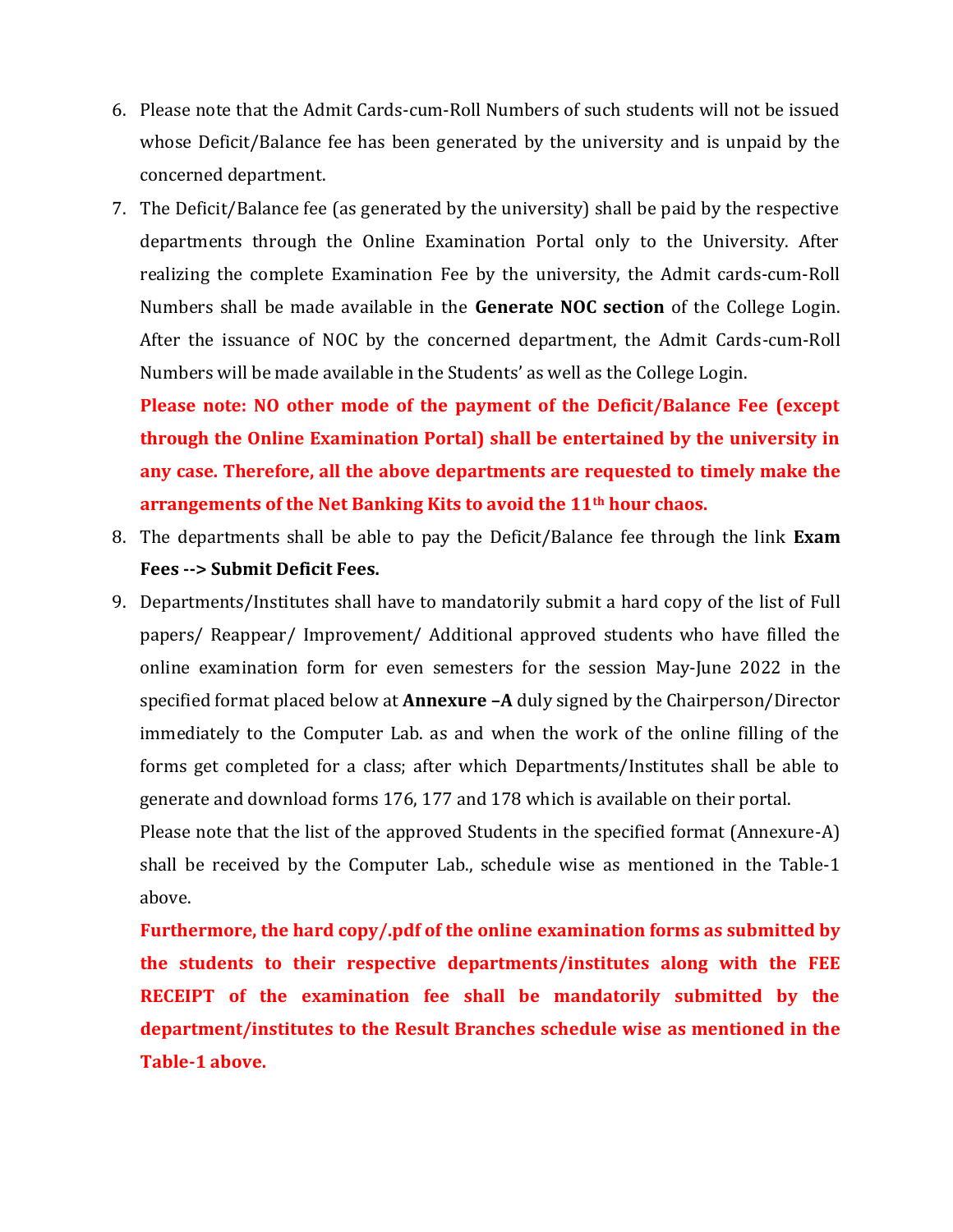### **Annexure-A**

# **List of the Approved Students**

- **1. Name of the Department/Institute :**
- **2. Name of the Course :**
- **3. Semester :**
- **4. Examination to be held in :**
- **5. Total number of approved students :**
- **6. Total fees paid :**

| S.<br>No. | College<br><b>Roll No</b> | Student's<br><b>Name</b> | <b>Father's</b><br><b>Name</b> | Regn.<br>No. | Examination<br><b>Type (Full</b><br>papers<br>/Reappear<br>/Improvement <br>/Additional) | <b>Examination</b> | <b>OBC</b> scroll<br>Fee amount   no./Transaction<br>$ID/DD$ no. | Date of<br>fee<br>payment |
|-----------|---------------------------|--------------------------|--------------------------------|--------------|------------------------------------------------------------------------------------------|--------------------|------------------------------------------------------------------|---------------------------|
|           |                           |                          |                                |              |                                                                                          |                    |                                                                  |                           |

**Declaration:** It is certified that the requisite examination fee of all the aforementioned Full papers/Reappear/Improvement/Additional students has been timely deposited in the university account by the Department/Institute in accordance with the online schedule of submission of examination forms.

#### **(Seal and Signature) Head of the Department/Institute**

- 10. All the Departments/Institutes must ensure that the online examination application forms are being filled up in their respective Computer Lab.(s) to avoid any type of discrepancy while filling the forms. The Colleges must also ensure that no eligible student be deprived of from filling the online examination form.
- 11. Departments/Institutes are free to change the wrongly opted subjects of the students at their own end through the link **STUDENT --> Student Exam Subject Updation**.
- 12. The Departments/Institutes have been facilitated with a provision for resetting the passwords of the students by using **Students --> Reset All Profile Password** tab.
- 13. If a student wishes to change his/her mobile number, then it can be done by the Department using **Update Students Profile link**.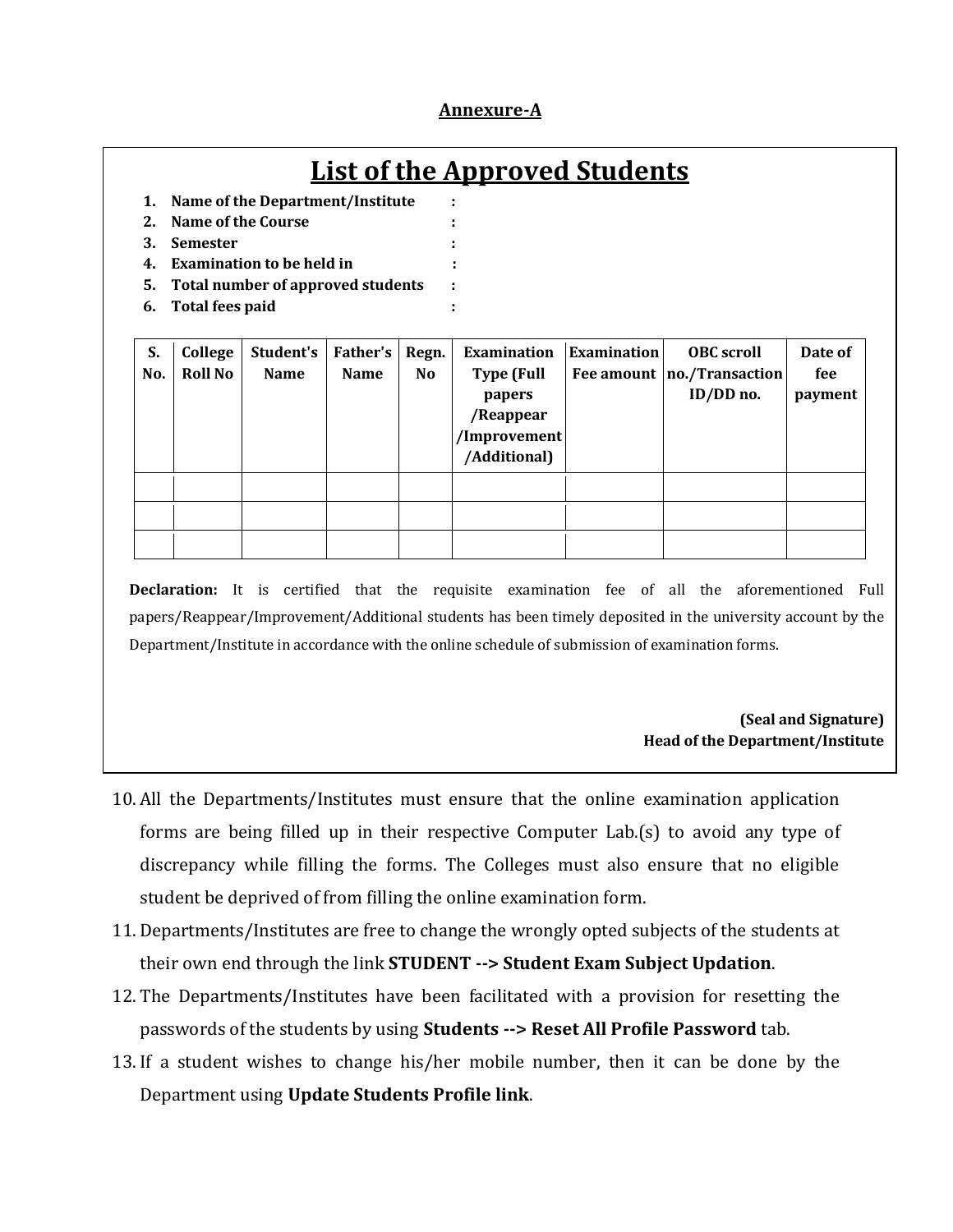- 14. All the pre-examinations activities in terms of Admit Cards, Signature Charts and Confidential pastings shall be undertaken by the Departments/Institutes themselves.
- 15. Department/Institutes shall not entertain any ex-student belonging to the closed/disaffiliated colleges.
- 16. The Departments/Institutes have also been provided with a facility to promote their regular full paper students (whose previous examination forms already exist in the online system) to successive semesters. The Departments shall ensure proper and timely coordination with their students so as to fix the responsibility of filling the online examination form on the part of department OR Student. In case Departments/Institutes decides to promote their students through its Panel, then the decision of promoting the students by departments may be clearly communicated to their students in order to avoid any ambiguity. Departments/Institutes may promote their students by following the below mentioned steps:
	- i. Go to '**Students**' tab and click on'**Promote Student'**.
	- ii. Enter the input details and click on '**Find**' button. A list of eligible students whose previous examination forms already exists in the online system will be displayed.

(**Note:** In case, the form of any student does not exist in the Online System; then, such students may be asked to register themselves and fill their online examination forms through student panel for the current semester)

|     | <b>Exam System</b>    | <b>SEMESTER</b>    | $\boldsymbol{\mathrm{v}}$   | Class Name          |                            | B.A. (Mass Communicati-   |            |                   | Semester/Part | <b>SEMESTER-1</b> |              |                | Clear         |
|-----|-----------------------|--------------------|-----------------------------|---------------------|----------------------------|---------------------------|------------|-------------------|---------------|-------------------|--------------|----------------|---------------|
|     | <b>Exam Type</b>      | <b>FULL PAPERS</b> | ۰                           | <b>Exam Session</b> |                            | Nov-Dec 2018              |            | <b>Entry Date</b> |               | Select.           | Select       |                | Find          |
| SN# | <b>Student Name</b>   |                    | <b>Father Name</b>          |                     | <b>Email Id</b>            |                           |            | <b>Mobile No</b>  | <b>DOB</b>    | <b>Entry Date</b> | <b>State</b> | City           | Promote       |
|     | <b>HIMENDER</b>       |                    | <b>HARI PARKASH</b>         |                     |                            | vadavhimender@gmail.com   | 8168009537 |                   | 25-06-1998    | 29-08-2018        | Harvana      | <b>PANIPAT</b> | Ω             |
|     | <b>NEELESH MISHRA</b> |                    | <b>BIDYA BHUSHAN MISHRA</b> |                     | neeleshmishra417@gmail.com |                           |            | 9729783408        | 10-05-1998    | 29-08-2018        | Harvana      | <b>PANIPAT</b> | Ω             |
|     | <b>NEERAJ GIRI</b>    |                    | <b>ANIL GIRL</b>            |                     |                            | neerajgiri20000@gmail.com |            | 9812823829        | 22-07-2000    | 29-08-2018        | Harvana      | SAMALKHA       | $\rightarrow$ |

- iii. Click on Promote link and enter Semester/Year, Examination Type, Subjects and details about last qualifying examination and save.
- iv. Go to the Application Status to Preview and Submit.
- v. Submit fee.

#### **General Instructions for the Students for filling the Online Examination Application Form**

1. Those students who are applying for the online examination forms for the very first time in any of the semester must have an e-mail ID and a mobile number for exam registration.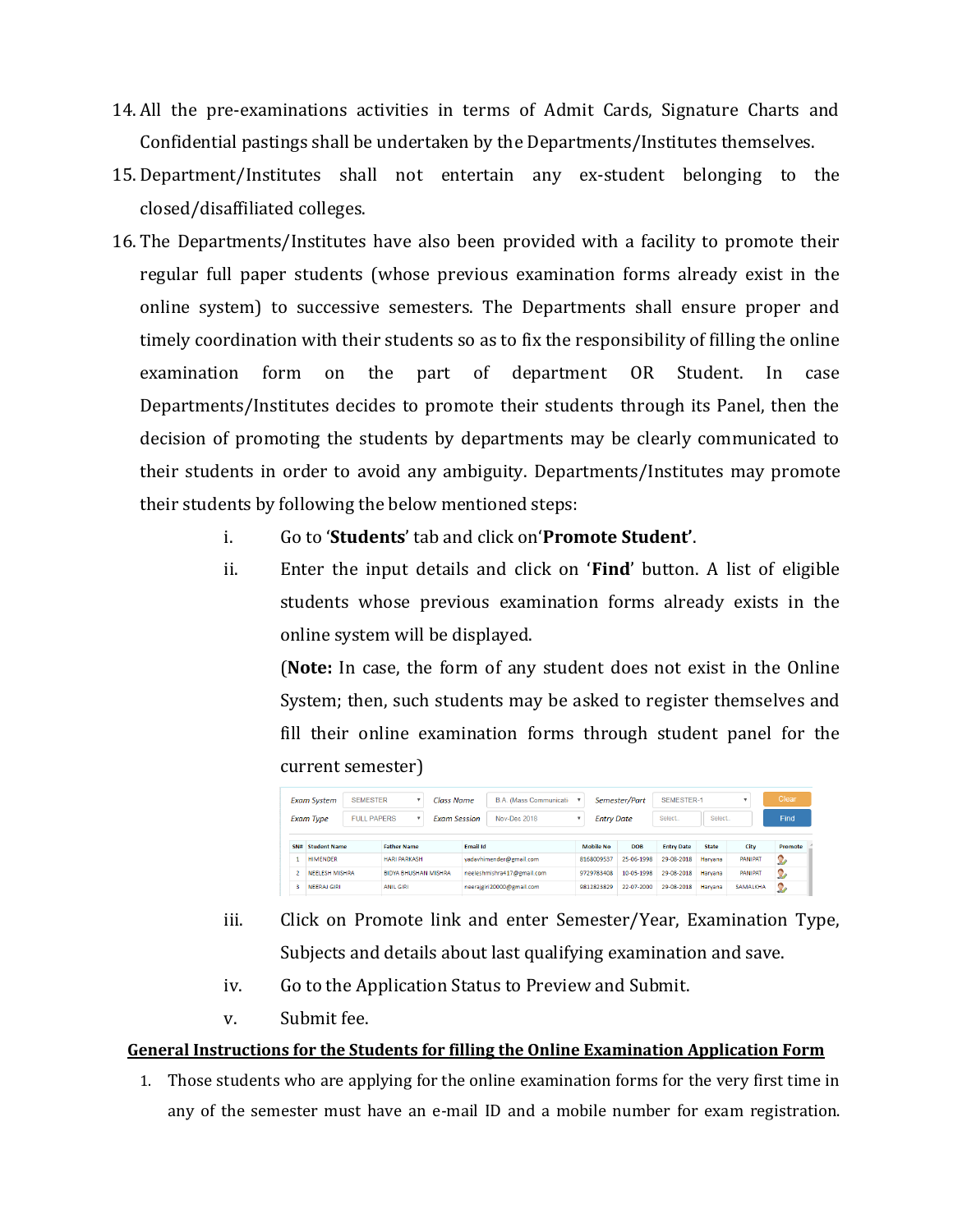Such students shall have to register and fill their forms online and also upload the photographs, signature and thumb impression on the University Examination Portal.

- 2. Before filling the form, please read carefully about eligibility criteria, examinations schedule and fee details available on the University Website [\(http://www.kuk.ac.in\)](http://www.kuk.ac.in/).
- 3. Steps for filling the examination form.
	- i) Click on [www.kuk.ac.in>](http://www.kuk.ac.in/) Online Exam /Re-evaluation > Online Examination Form (Regular Students) > REGULAR STUDENTS (for this email id and mobile number is required)
	- ii) After having a successful registration, go to Student Login by using the user id (which is your email id) and password that has been sent to your mobile number.
	- iii) Fill Personal Details and Save.
	- iv) Fill Examination Details and Save.
	- v) Go to Application Status, Preview the form and Submit. The form will now get finally submitted. **(Please note that the online examination form shall get finally submitted only after following the Step v.)**
	- vi) Take printout by clicking on Preview/ Download PDF button at top right corner.
	- vii) Submit the hard copy of the filled online form (.pdf) in the concerned College.
- 4. The students are advised to fill their online examination forms using the **same login ID/email id** as used in pervious semester/year in a same class and college.

**Please note: Change of email id in the same class and college may lead to different Roll Numbers in different semesters of the same student thereby leading to numerous discrepancies in Roll Numbers as well as Result compilation.**

- 5. The students shall carefully select the College, Class and Examination Type while filling the Online Examination Form. The form submitted in wrong college may lead to non-payment of the examination fee by the said (wrong) college; thereby leading to the non-issuance of the Admit Cards-cum-Roll Numbers.
- 6. After the submission of one examination form in a particular class and college, if the student wishes to fill more than one examination form in Reappear/Improvement/Additional categories, then by clicking on **Exam Form +/ Click for More Examination Form,** the student shall be able to successfully submit his more than one examination form in various categories through same email id and in the same class and college**.**
- 7. The students will fill **their own mobile number and email id only** (and not someone else's) while doing the registration and filling the online examination form as all important correspondence/messages shall be sent on the registered email id and mobile number.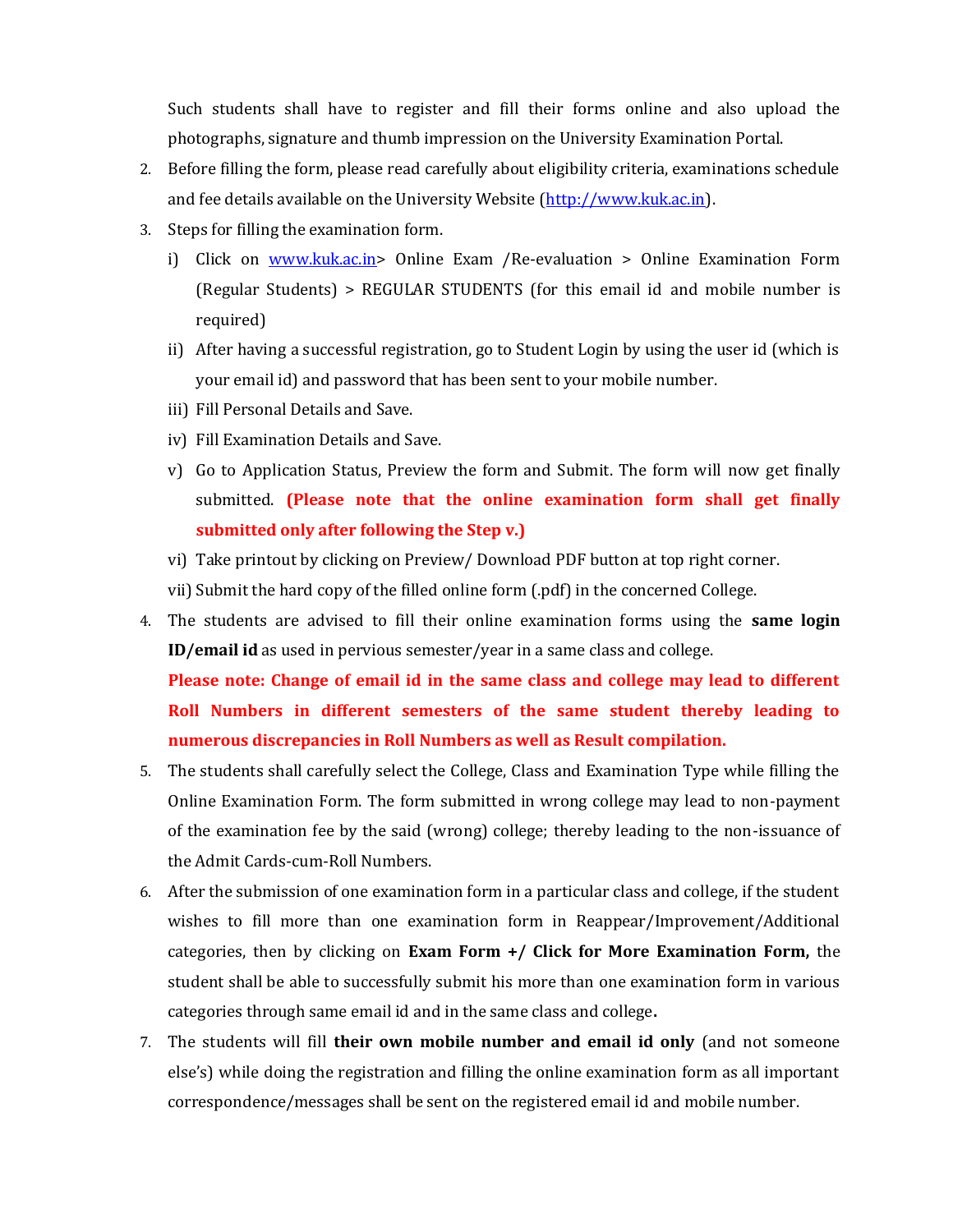8. If a student forgets his/her email ID and password; then follow these steps to recover the same: **Go to Student Login --> Click on Forgot UserID / Password**. The email Id and password will be sent to his/her registered mobile number.



Even Colleges can also provide the user id/mobile number to their students by visiting the **Dashboard** on their panel.

- 9. Details of examination fees for all the courses are available at university's website [\(www.kuk.ac.in\)](http://www.kuk.ac.in/)
- 10. The Examination fees and Deficit/Balance Fee (if any) for all the students who have filled their online examination forms in Full Papers/Reappear/Improvement/Additional shall be paid through their concerned College/Institute through the online examination portal.

**Please note: The Deficit/Balance Fee of the students shall be accepted by the university through the Online Examination Portal only by the respective Colleges/ Departments/Institutes. The students shall not pay their deficit/balance fee directly to the university through any other mode except through their last attended college/department/institute via the Online Examination Portal.** 

- 11. The students shall receive the message on their registered mobile numbers immediately after the generation of the Balance/Deficit Fee by the university. The updated Deficit/Balance Fee shall also be reflected in the Application Status in the students' login. Upon the updation of the Deficit/Balance Fee, the concerned students shall deposit his/her Deficit/Balance fee to the concerned College. This Deficit/Balance fee as received by the College; then shall be paid to the university through the Online Examination Portal.
- 12. The students who have applied their online examination forms shall regularly check the Application Status through their logins for the status of the Deficit/Balance fee (if any) as raised by the university.
- 13. After final submission of the Examination Form, the Students shall take the print out of the form and submit the same to the concerned College.